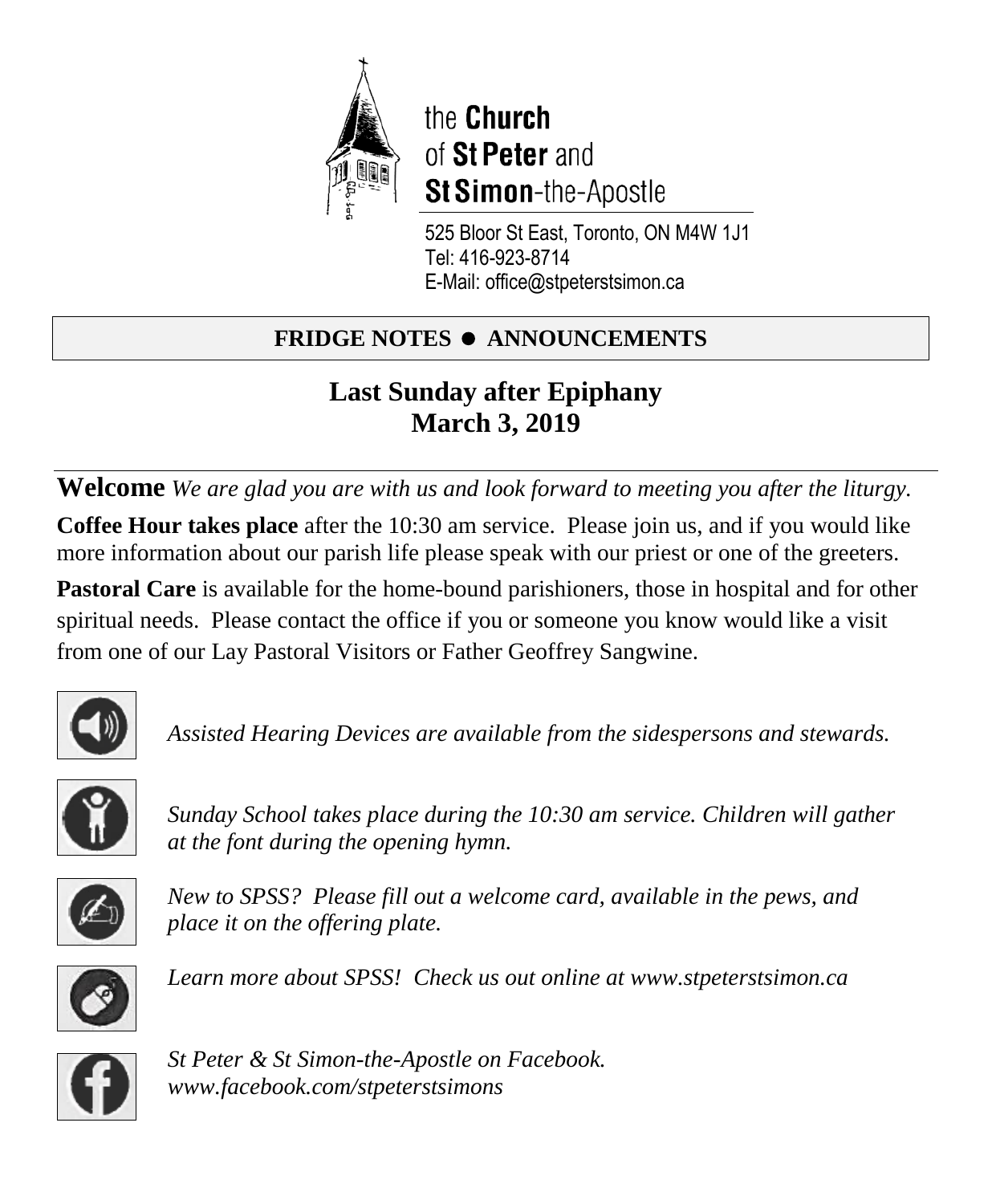### **PRAYERS**

**In our prayers this week, we remember**:

**Anglican Communion**: The Anglican Church of Chile

**Diocese**: Bishop Andrew Asbil, Area Bishop - Kevin Robertson, St. George's Cathedral, Kingston

**Outreach and Advocacy**: Parish of Lloydtown, Parish of Minden-Kinmount



**Our Parish**: Barbara and Duncan Towe, Lila Vamosi, Johan van't Hof, David Wangalwa

**Home-bound**: Byron Armstrong/Gail Birnie/Inez V. Burt/Nancy Byers/Cintra Cassidy/Ann Duff/Charlotte Graham/Lorraine Griffith/Norma Kenny/Cynthia Olivierre/Denise Orieux/George Petricko/Lucy Simons/Lois Totton/Lila Vamosi/Gladys Worledge-Burke/Pam Young.

### **ANNOUNCEMENTS**

**We appreciate your givings** and remind you that in order to receive a tax receipt your envelope number or name & address should accompany all donations. Also, please do not leave your valuables unattended.

**Pre-authorized giving** (PAG) forms are available at the back of the church and in the pews. We encourage you to support the church through PAG. Thank you for your support.

**Dancercize** – Join us Wednesdays in the Parish Hall at 12:30 pm for an hour of dancing. Free. Everyone welcome. For information, please speak to Carol Peck or email [ctpeck35hotmailcom@](mailto:ctpeck35@hotmail.com)yahoo.ca, or call the church office.



### **Spring Forward**

Don't forget to move your clocks ahead one hour next Saturday evening (March  $9<sup>th</sup>$ ).

**Altar Flowers** If you are interested in dedicating flowers for the altar, there are Sundays available on May 19, June 2, 9, 23, and 30. Please speak with Barbara Towe.

### **Advisory Board**

The next Advisory Board meeting is on Saturday, March 16, at 10:00 am.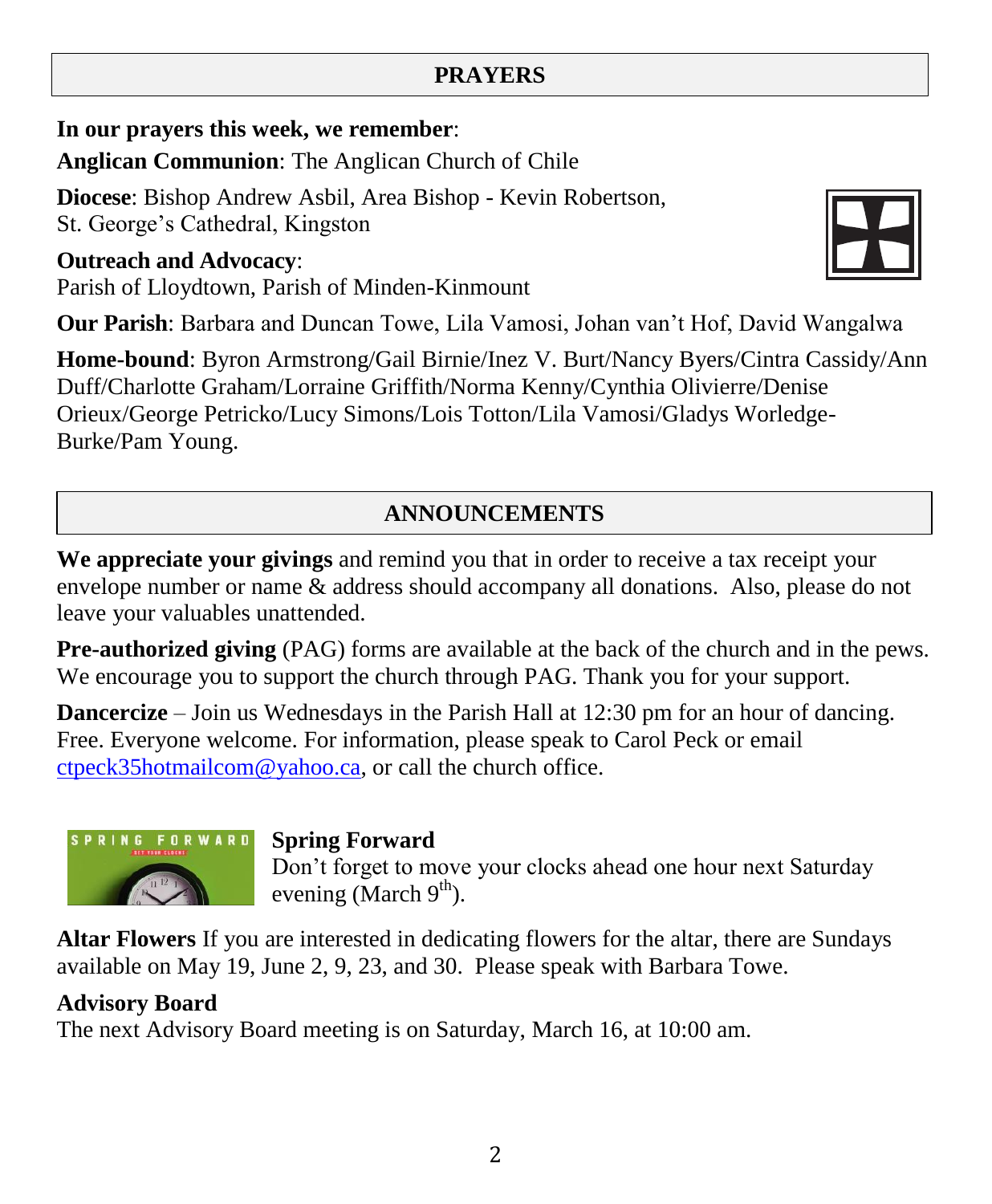**Walking With Jesus To The Cross With Ignatius Of Loyola As Our Guide At St James Cathedral** 

## **Wednesday, March 13; Wednesday March 27; Wednesday, April 10 6:00pm Service 6:30pm Light Supper 7:00pm Lecture**

Presented by Dr. Ruth Brown, Spiritual Formation and Prayer Ministries Director for InterVarsity Christian Fellowship of Canada.

This interactive Lenten series will offer participants the opportunity to learn about the life and work of Ignatius of Loyola, explore his Spiritual Exercises experientially in the gathered community and individually, and examine reflective questions which may lead to greater inner freedom and intimacy with Jesus.

### **Wednesday, March 13 Introduction, Motivation and Life Purpose**

In this first session participants will be introduced to the life and work of Ignatius of Loyola. We will explore his understanding of motivation and vocation and explore our own sense of what draws or repels us in our Christian walk and experience. We will use John 13-19 as our scriptural guide to the cross.

### **Wednesday, March 27 Gospel Meditation – Experiencing Intimacy with Jesus**

During this second session participants will gain an overview of the Ignatian method of gospel meditation. We will have opportunity to practice this with a passage from the gospel of John during our session and share with others some of what God is revealing in our meditation and/or reading.

### **Wednesday, April 10 Spiritual Freedom – Exploring Attachments and Discernment**

In this final session participants will consider Ignatian methods for recognizing unhealthy attachments and discerning paths to greater spiritual freedom in our relationship with God and others. Jesus' example of his life, death and resurrection will resource this conversation.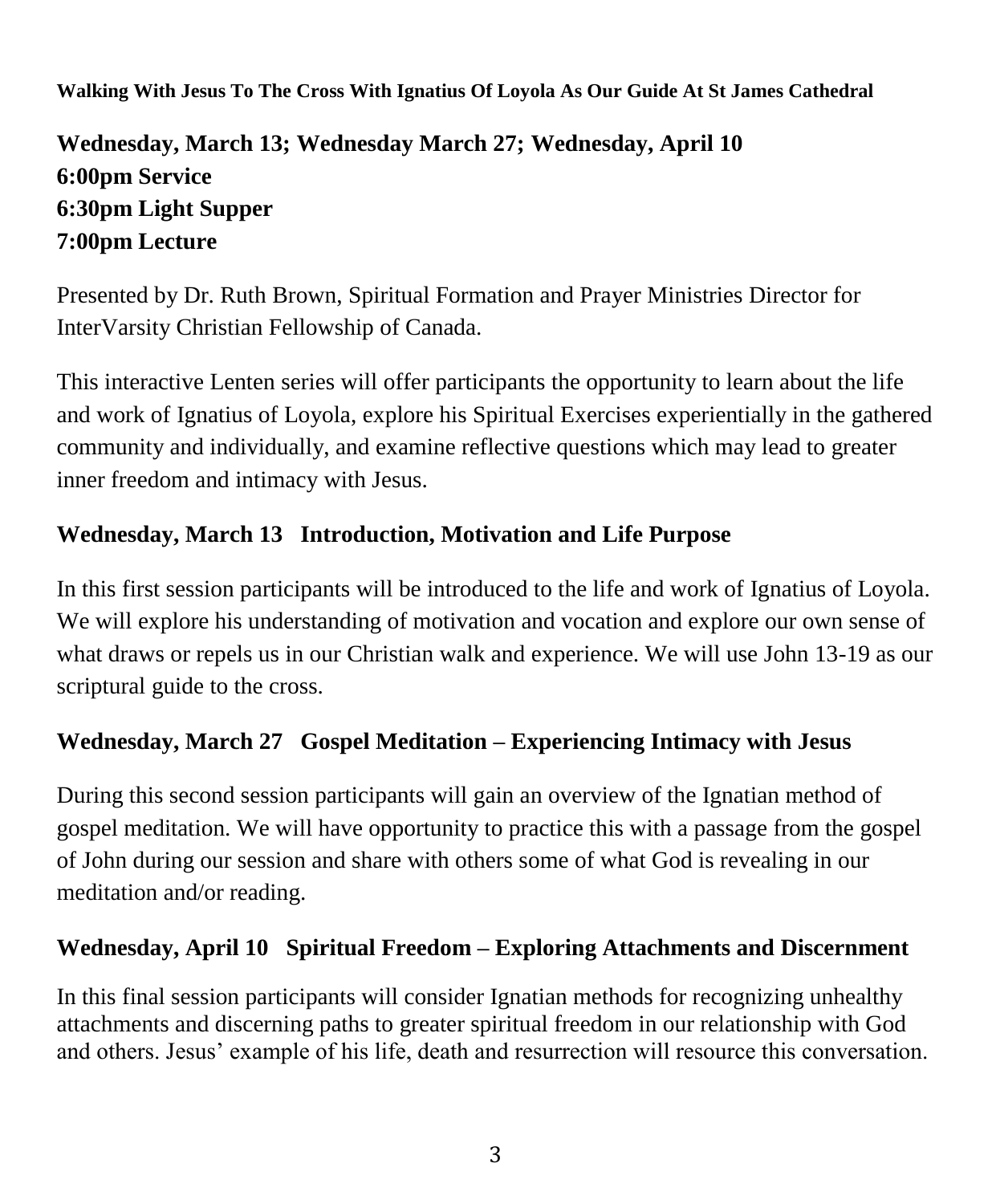### **LOOKING AHEAD**

# **Epiphany Scripture Study -** Tuesday, March 19, 26, April 2, 9

### *Meeting Jesus in the Gospel of Luke - Part II*

For St Luke the Evangelist, Jesus is the centre point of God's movement in history and the clearest revelation of God's purposes for all of humanity. The Sunday Gospels this year are from Luke. All are welcome to join us as we read and discuss this marvellous account of the Good News of Jesus Christ. Join us for:

Evening Prayer (6:00 pm) Light Supper (6:30 pm) Study (7:15 pm) Closing Prayers (8:30 pm)

**Bishop Kevin Robertson** invites you to the 2019 **Supporting Parish Leaders Workshop** in York-Scarborough. Please join us on Saturday, March 23, 2019 at the Church of St. Andrew, Scarborough for this half-day workshop. This event is open to all churchwardens, deputy churchwardens, parish admins, treasurers, administrative staff and clergy.



**Sunday Forum**: *Legal challenges in applying for refugee status in Canada* Sunday March 31, 2019 from 12:30 to 2:00 pm (coffee will be served) Location: SPSS Parish Hall Speaker, Paul VanderVennen, is a lawyer in Toronto who works with refugee claimants. He is a friend of Diane Marshall, and is currently representing one of our parishioners in an appeal of a recent decision rejecting this person's refugee claim.

### **Good news!**

We just heard from Mohammed that his father Jomard Al-Bayati has been accepted by Canada. He is scheduled for a medical this week and will arrive here late spring to early summer. More news to follow as soon as we receive it. SPSS Refugee Committee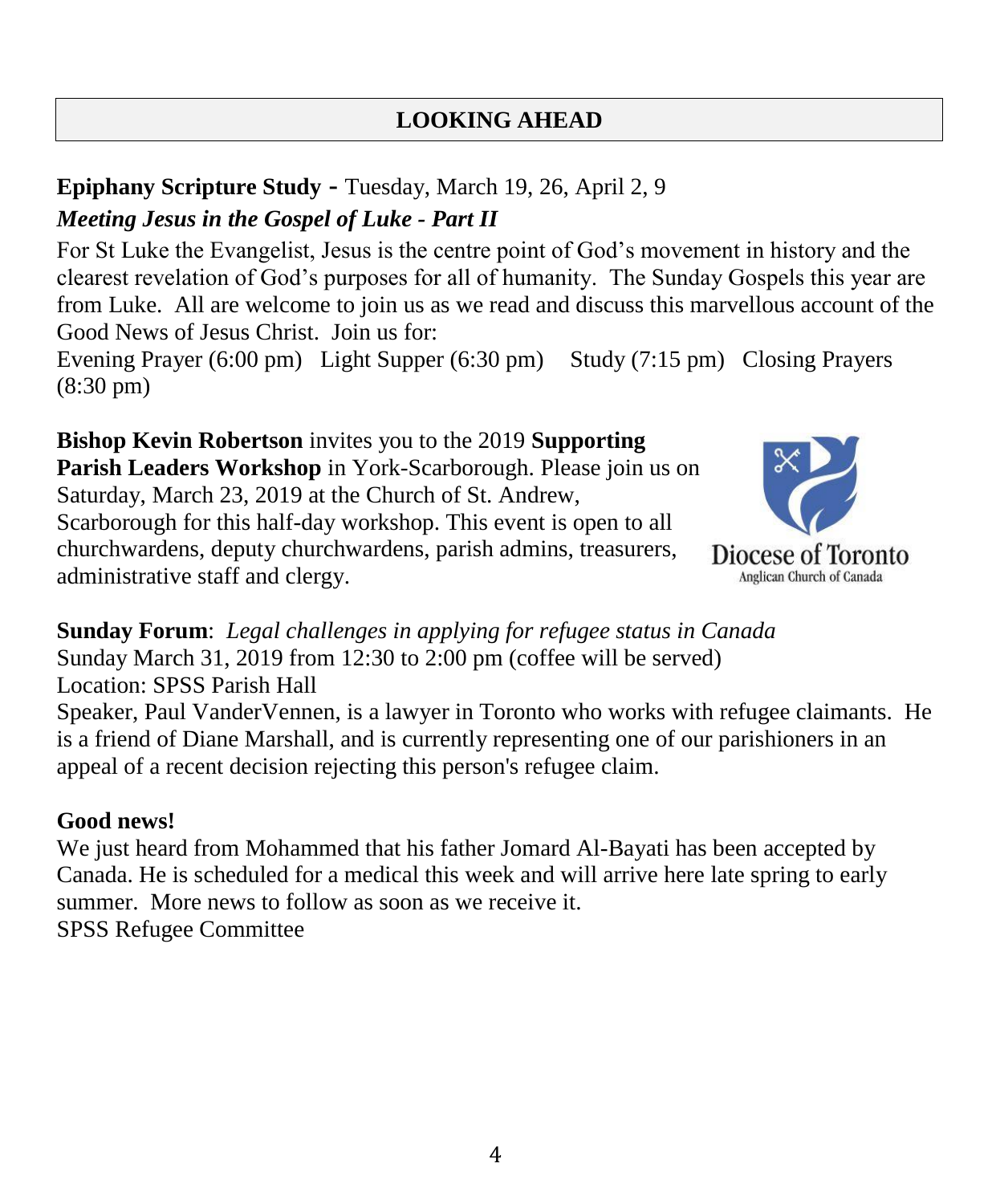

#### **LENT & EASTER**

**Wednesday, March 6** 7 pm - Ash Wednesday Service

**Sunday, March 17** 4 pm A Service of Readings, Music and Prayer for Lent

> **Sunday, March 24** 4 pm - Choral Evensong

**Sunday, April 14 - Palm Sunday** Services at 8:30 and 10:30 am 4 pm – Stainer's *Crucifixion*

**Tuesday, April 16** 6 pm Holy Eucharist 6:30 pm The Way of the Cross

**Wednesday, April 17** 6 pm Holy Eucharist 6:30 pm The Way of the Cross

**Thursday, April 18** – **Maundy Thursday** 7:30 pm - Maundy Thursday Liturgy

**Friday April 19 - Good Friday** 8 am Ecumenical Walk, 11 am Solemn Liturgy

> **Saturday, April 20 – Easter Eve** 8 pm Vigil

**Sunday, April 21 - Easter Day** Services at 8:30 am and 10:30 am Bishop Kevin Robertson – Celebrant & Preacher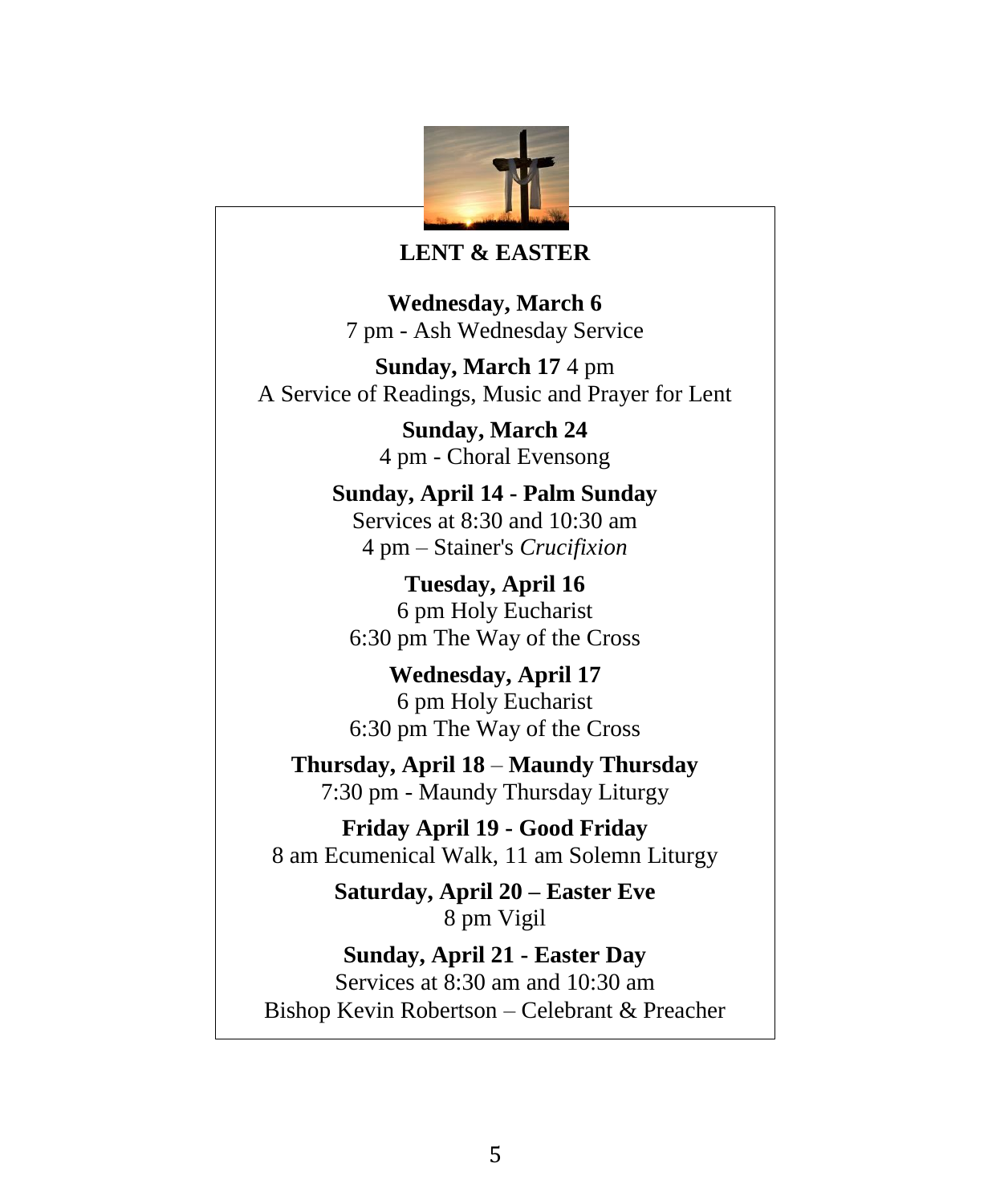### **PARISH MINISTRIES 2019**

# **Clergy**

| Incumbent Priest The Reverend Geoffrey Sangwine   |  |
|---------------------------------------------------|--|
| Honorary Assistant The Reverend Jennifer Matthews |  |

### **Wardens**

| Lay Delegates to Synod  Mary Anderson, Paul Mitchell |  |
|------------------------------------------------------|--|

# **Parish Life & Discipleship**

| Honorary Assistant Organists Maurice White, Johan van t' Hof |  |
|--------------------------------------------------------------|--|
| Christian Education  Ian Corlett, Rev. Geoff Sangwine        |  |
| Church School Sileen Phillips                                |  |
|                                                              |  |
| Hospitality/Coffee Hour Fran Brown                           |  |
|                                                              |  |
|                                                              |  |
|                                                              |  |
|                                                              |  |
| Lay Pastoral Care Visitor  The Reverend Jennifer Matthews    |  |
|                                                              |  |
| Newsletter Peggy Needham                                     |  |
| Opportunities Committee Brooke Sales-Lee                     |  |
|                                                              |  |
|                                                              |  |
|                                                              |  |
|                                                              |  |
| Sides-people Vincent Wong                                    |  |
|                                                              |  |
| Wednesday Morning Group  Sheila Thomas                       |  |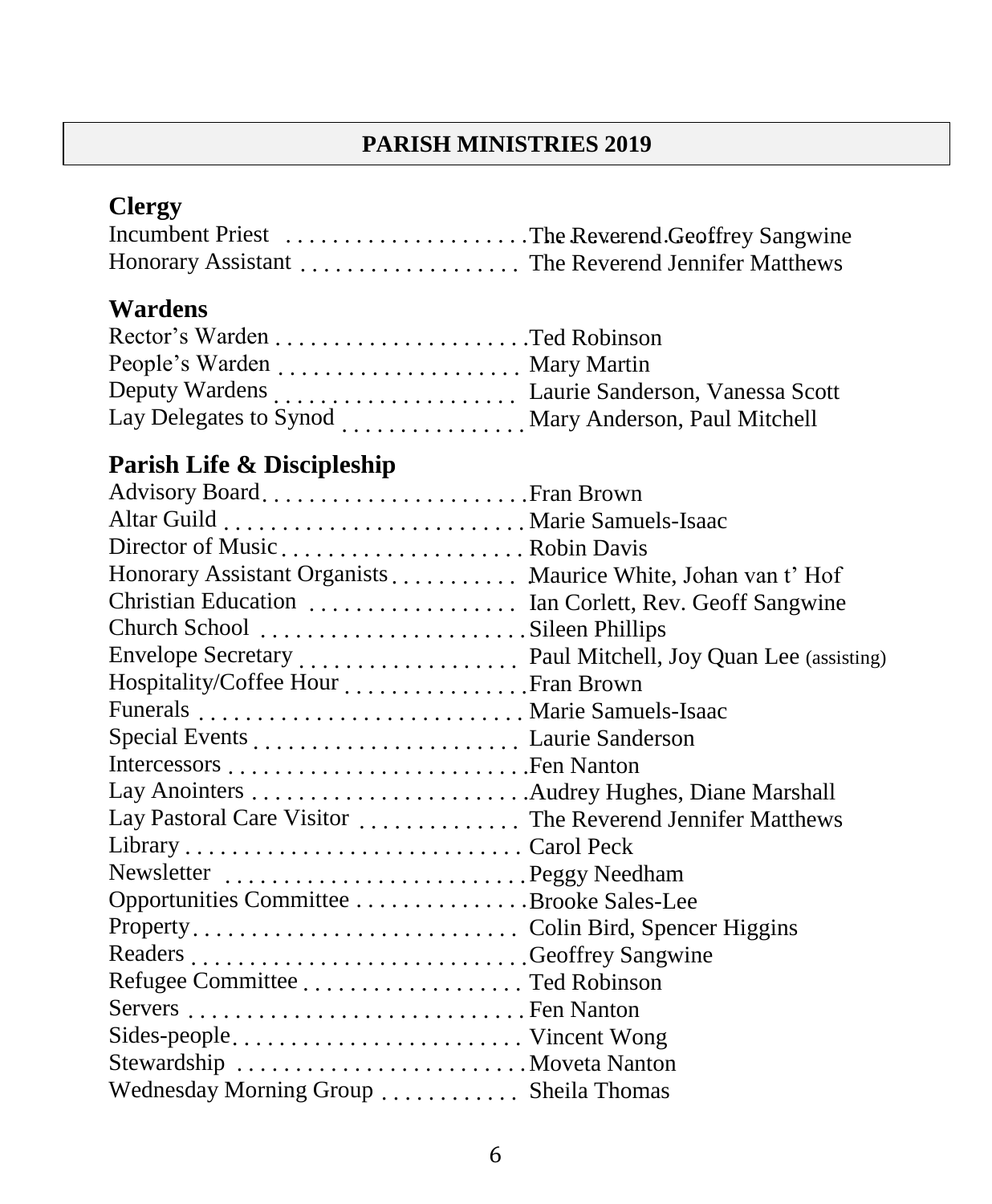#### **JOIN US FOR WORSHIP**

**Sunday 8:30am** – Holy Eucharist

**Sunday 10:30 am** – Worship Service

**1st Sunday** – Choral Eucharist (Traditional)

**2nd Sunday** – Choral Matins

**3rd Sunday** – Choral Eucharist (Traditional)

**4th Sunday** – Choral Eucharist (Contemporary)

**Sunday Evensong** – As Announced

**Last Tuesday of the Month** – Candlelight Evening Prayer

### **THIS WEEK AT ST. PETER & ST. SIMON**

#### **Wednesday, March 6**

11 am Holy Eucharist with Anointing for Healing 7 pm Ash Wednesday Service

#### **Sunday, March 10: First Sunday in Lent**

8:30 am Holy Eucharist - *BCP* 10:30 am Choral Matins *Readings: Deuteronomy 26:1-11; Psalm 91:1-2, 9-16; Romans 10:8b-13; Luke 4:1-13* 

#### **Tuesdays in Lent: Candlelight Evening Prayer**

Tuesday March 12, 19, 26, April 2, 9, 16 (with The Way of the Cross)